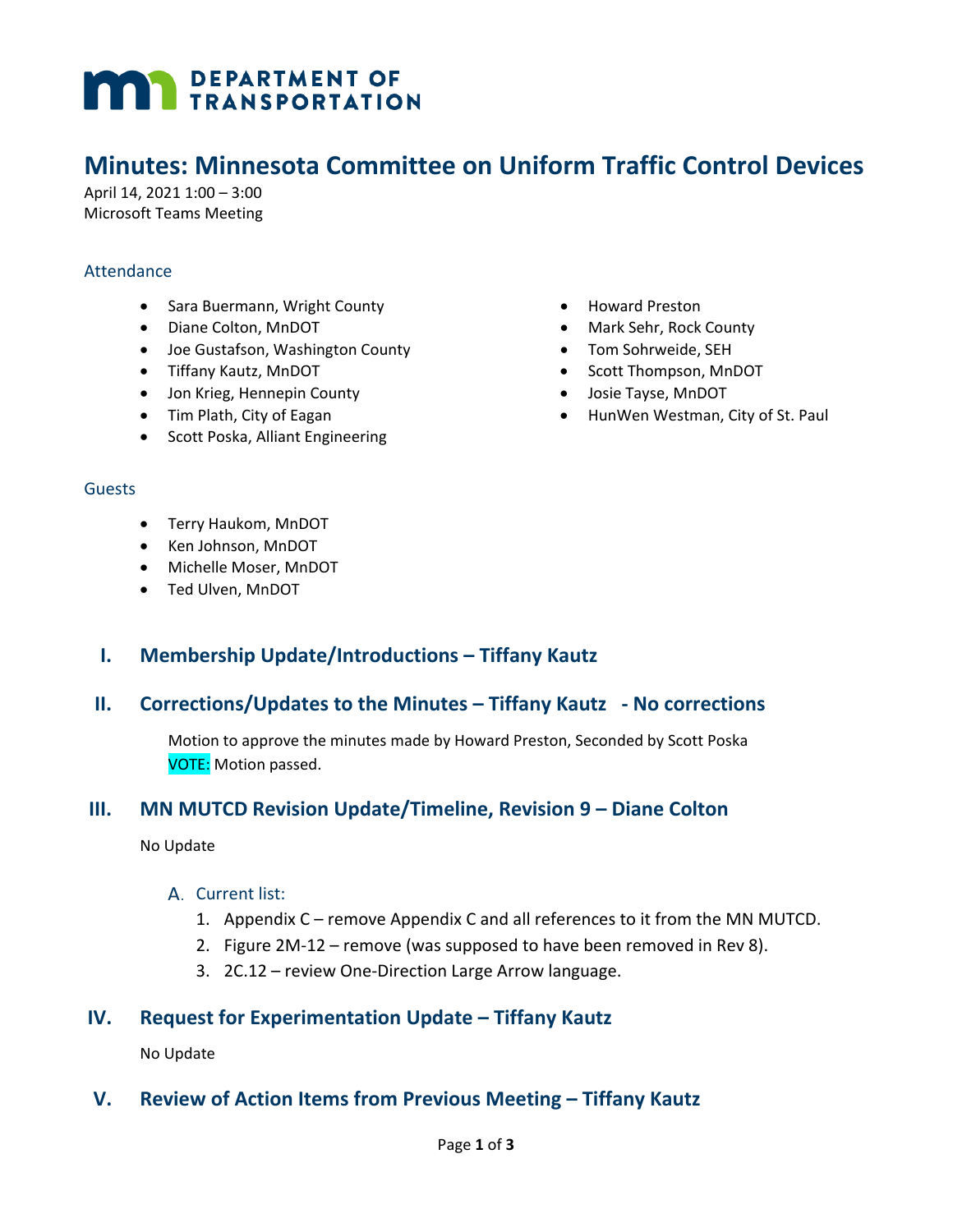Action Item: Joe will draft some language regarding a trapped lane turning into a turn lane for discussion at our next meeting. DONE

# **VI. NPA Update/Timeline – Comments Due May 14, 2021**

- A. Additional Items to Review? None
- B. Topics from the City Engineers Association None

# **VII. NPA Topics for Discussion – Tiffany Kautz**

A. Trapped lane turning into a turn lane (from 1/13/2021 meeting)

An example location in Washington County: [https://goo.gl/maps/PNUN8B8GnkUMJtmu8](https://gcc02.safelinks.protection.outlook.com/?url=https%3A%2F%2Fgoo.gl%2Fmaps%2FPNUN8B8GnkUMJtmu8&data=04%7C01%7Cdiane.colton%40state.mn.us%7C4d5224df9d9e4226b2bf08d8fedd4999%7Ceb14b04624c445198f26b89c2159828c%7C0%7C0%7C637539573687513271%7CUnknown%7CTWFpbGZsb3d8eyJWIjoiMC4wLjAwMDAiLCJQIjoiV2luMzIiLCJBTiI6Ik1haWwiLCJXVCI6Mn0%3D%7C1000&sdata=K9gubUmzMiENAXcFl4AahUaiaod1u1BniwpK0bkVMDI%3D&reserved=0)

Issues with the language in 2C.42 (New 2C.47), P8 (Lane Ends Sign)

- Current standard says "In dropped lane situations, regulatory signs (see Section 2B.20) shall be used to inform road users that a through lane is becoming a mandatory turn lane. The W4-2, W9- 1, and W9-2 signs shall not be used in dropped lane situations."
- The use of regulatory signs is insufficient for a dropped lane situation. Through traffic must be advised that the lane is ending as a mandatory turn with sufficient warning to execute a lane change in heavy traffic. A regulatory sign placed at such distance is often upstream of other streets or driveway access points and does not command sufficient attention from motorists. It is imperative to have a warning sign available for dropped lane situations on conventional roads, analogous to the function of the W9-7 sign available for freeways and expressways to supplement the R3-33 regulatory sign.
- One potential option is to permit the use of a "Right/Left Lane Ends" sign for lane drop situations if accompanied by a supplementary plaque indicating the distance or location (e.g. "AT FIRST STREET" or "AT SIGNAL")

The proposed MUTCD language changes the order of the statements, but does not change the requirement (Text-Mark up, page 142, Line 44 to 48):

#### 44 **Standard:**

**The W4-2 and W9-1 signs shall not be used in dropped lane situations. In dropped lane situations on conventional roads at intersections, regulatory signs (see Section 2B.202B.30) shall be used to inform road users that a through lane is becoming a mandatory turn lane. The W4-2, W9-1, and W9-2 signs shall not be used in dropped lane situations. Reversed order of sentences**

Discussion:

Committee agreed that this is an issue and agreed that this issue should be addressed.

Motion:

Delete "The W4-2 and W9-1 signs shall not be used in dropped lane situations." (Blue Text) from line 45.